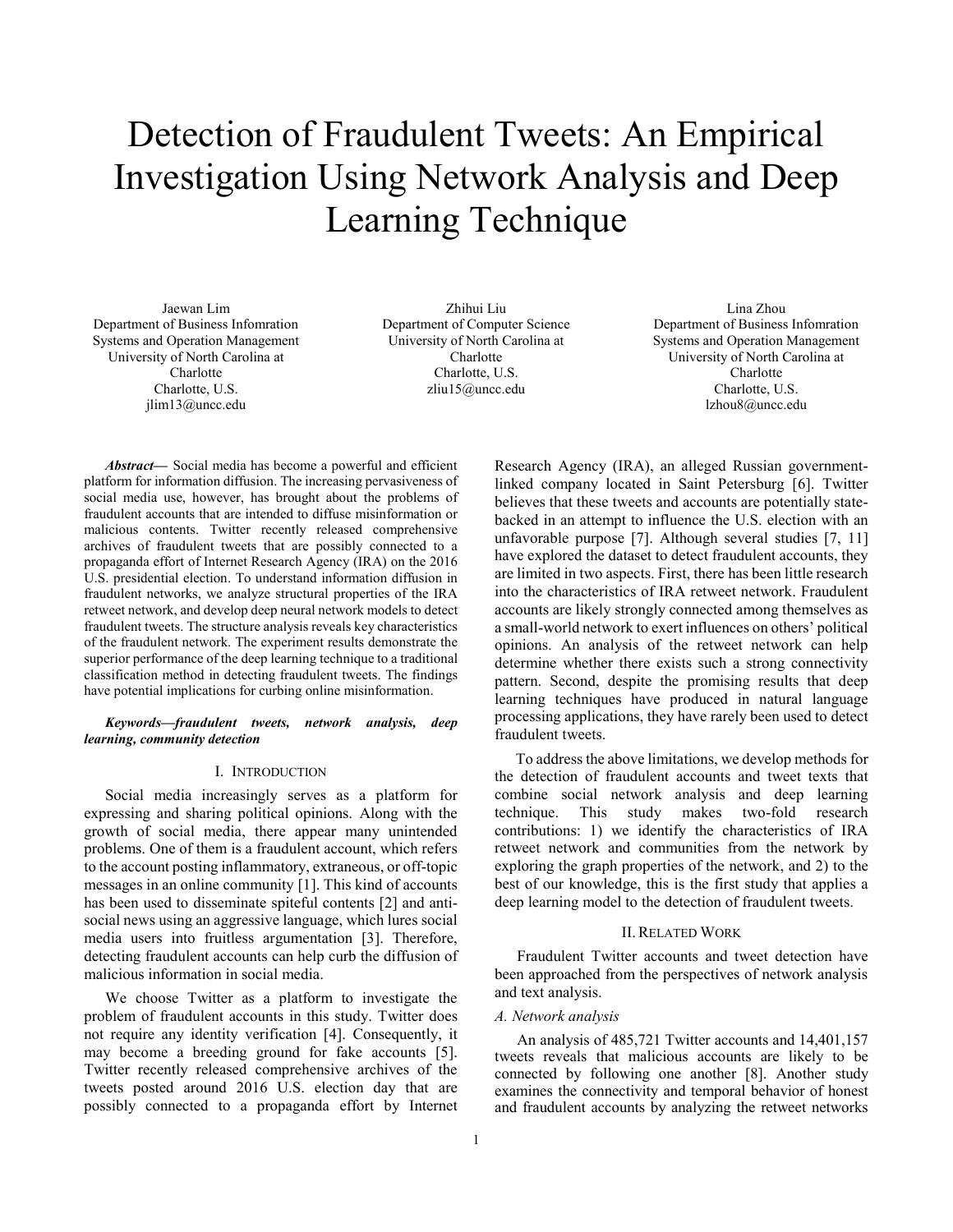[9, 10]. The study confirms a strong connectivity pattern in fraudulent user networks.

#### *B. Text analysis*

Binary classifiers have been built to identify fraudulent tweets using the dataset that NBC collected from the fraudulent accounts that Twitter had removed [11]. Based on a comparison of 27 combinations of classification models and parameters such as Naïve Bayes, SVM, and C4.5, SVM with unigrams achieved the best performance with a precision of 84.9% and a recall of 84.4%. Existing machine learning techniques used in analyzing the fraudulent tweets heavily rely on feature engineering and overlook the stateof-the-art techniques for text classification.

In this study, we combine network analysis and deep learning based text analysis to gain a more complete understanding of fraudulent accounts.

# III. METHOD

# *A. Dataset and preparation*

The original dataset called Twitter Elections Integrity Dataset consists of tweets generated from 3,613 IRA accounts [6]. We first extract all English tweets along with their metadata from the dataset, which result in 2,997,181 tweets including 1,082,867 retweets. They are treated as fraudulent tweets in this study. The metadata contains information such as user account, retweeted account, whether it is a retweet, and hashtag, which is used to construct an IRA retweet network. The user account metadata and retweeted account are different from each other in that the user account contains IRA accounts, while retweeted account involves both IRA and non-IRA accounts. We treat fraudulent tweet detection as a binary classification problem. To support the classifier training and testing, we create a dataset of authentic tweets by collecting tweets posted on the 2016 U.S. presidential election day (November 8) [15], which consists of 338,331 tweets.

#### *B. Network analysis*

To represent the IRA network, we use *node* to denote user (account), and *edge* to denote retweet relationship between different users. Focusing on information diffusion in the fraudulent network, we first examine the structure of the retweet network by applying community detection algorithms. Specifically, the Louvain method is a heuristic method for identifying communities in large networks based on modularity optimization [16]. To further characterize the network connectivity and explore the distribution of edges among nodes, we measure node degree distribution and plot its log-log transformation.

## *C. Deep learning based detection model*

The tweets first go through preprocessing steps including word tokenization [13] and word embedding training [12]. Word embedding allows words with similar meaning to have similar representations. The deep learning model consists of

four layers: input layer, max pooling layer, denser layer, and an output layer. For the output layer, we apply binary cross entropy with Adam optimization [14] as the loss function. We set the batch size to be 128 and the number of epochs to be 50. Given that the fraudulent and authentic datasets are highly unbalanced, we build classifiers using two different settings: 1) the whole datasets, and 2) balanced datasets consisting of the authentic tweets and a subset of IRA tweets selected based on a timeframe (posted between October 8, 2016 and December 8, 2016) close to that of the authentic data, resulting in 215,176 IRA tweets.

## *D. Evaluation setting*

We randomly split the data into training, validation and testing subsets at a ratio of 60:20:20 through stratified sampling. We choose the balanced bagging classifier as the baseline model because it is capable of handling unbalanced datasets. The metrics for classification performance include accuracy, precision, recall, and F1-score.

#### IV. RESULT

## *A. Properties of IRA retweet network*

The IRA retweet network, as a directed graph, consists of 131,961 nodes and 442,607 edges. The modularity of the network is 0.64, and mean clustering coefficient 0.14. The community detection results in a total of 84 communities. Among them, 22 communities have the size of over 10 (nodes), top-4 have the size of over 10,000 nodes each, and the largest one has the size of 44,334 (accounting for more than 33.6% of the nodes). The results suggest that the fraudulent network has dense connections between the nodes within communities, but sparse connections across communities. There is one giant community in the network.



Fig. 1. Degree distribution of the IRA retweet network

Fig. 1 shows the log-log transformation plot of degree distribution in the fraudulent retweet network. The network follows a power-law distribution ( $\alpha$ =2.18). It demonstrates the Mathew effect of accumulated advantage, that is, nodes with higher degrees in the network tend to attract more edges. The most active user made 117,168 retweet attempts